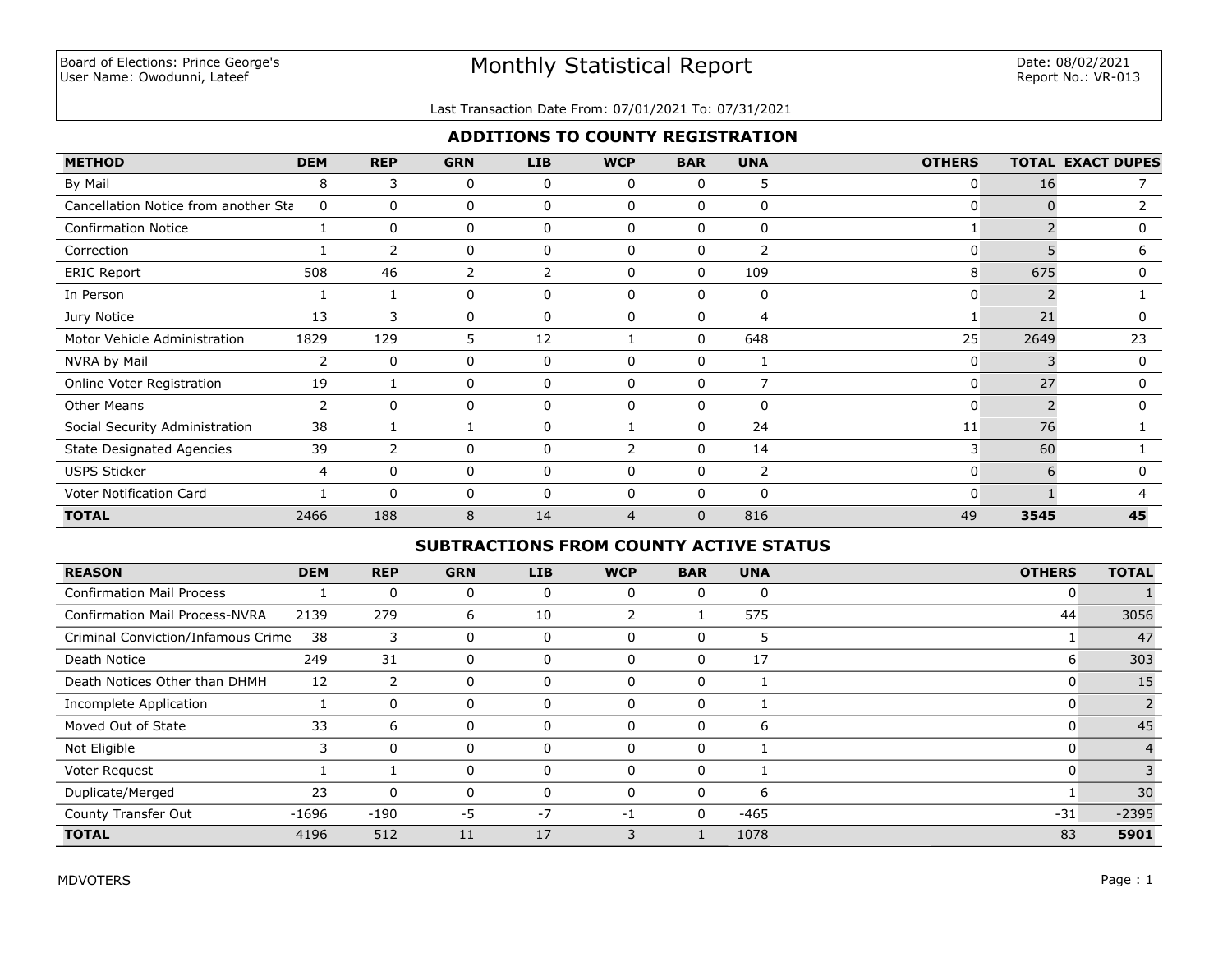Last Transaction Date From: 07/01/2021 To: 07/31/2021

## **AFFILIATION CHANGES**

| <b>CHANGE</b> | <b>DEM</b> | <b>REP</b> | <b>GRN</b> | <b>LIB</b> | <b>WCP</b> | <b>BAR</b> | <b>UNA</b> | <b>OTHERS</b> | <b>TOTAL</b> |
|---------------|------------|------------|------------|------------|------------|------------|------------|---------------|--------------|
| From          | 328        | 121        |            |            |            |            | ے ر        | 85            | 637          |
| To            | 154        | 80         |            |            |            |            | 294        | 95            | 637          |
| <b>TOTAL</b>  | $-174$     | $-41$      | - -        |            |            |            | 202        | 10            |              |

#### **CURRENT ACTIVE REGISTRATION**

| <b>ACTIVITY</b>              | <b>DEM</b> | <b>REP</b> | <b>GRN</b> | <b>LIB</b> | <b>WCP</b> | <b>BAR</b> | <b>UNA</b> | <b>OTHERS</b> | <b>TOTAL</b> |
|------------------------------|------------|------------|------------|------------|------------|------------|------------|---------------|--------------|
| <b>BEGINNING OF REPORT</b>   | 471830     | 38612      | 720        | 1223       | 331        | 148        | 80688      | 11118         | 604670       |
| ADDITIONS $(+)$              | 2466       | 188        | 8          | 14         | 4          | 0          | 816        | 49            | 3545         |
| REINSTATED (+)               | 94         |            |            |            | $\Omega$   |            | 24         | b             | 129          |
| CANCELLED (-)                | $-347$     | $-40$      | 0          | 0          | $\Omega$   | 0          | $-36$      | -8            | $-431$       |
| COUNTY TRANSFER OUT (-)      | $-1696$    | $-190$     | $-5$       | $-7$       | -1         | 0          | $-465$     | $-31$         | $-2395$      |
| AFFILIATION CHANGES (+ OR -) | $-174$     | $-41$      | -3         |            |            | $\Omega$   | 202        | 10            | $\Omega$     |
| * INACTIVATED (-)            | $-2152$    | $-281$     | -6         | $-10$      | $-2$       | -1         | -576       | $-44$         | $-3072$      |
| $*$ REACTIVATED $(+)$        | 124        |            | 0          |            | $\Omega$   | 0          | 31         | 0             | 163          |
| <b>END OF REPORT TOTALS</b>  | 470145     | 38258      | 715        | 1225       | 335        | 147        | 80684      | 11100         | 602609       |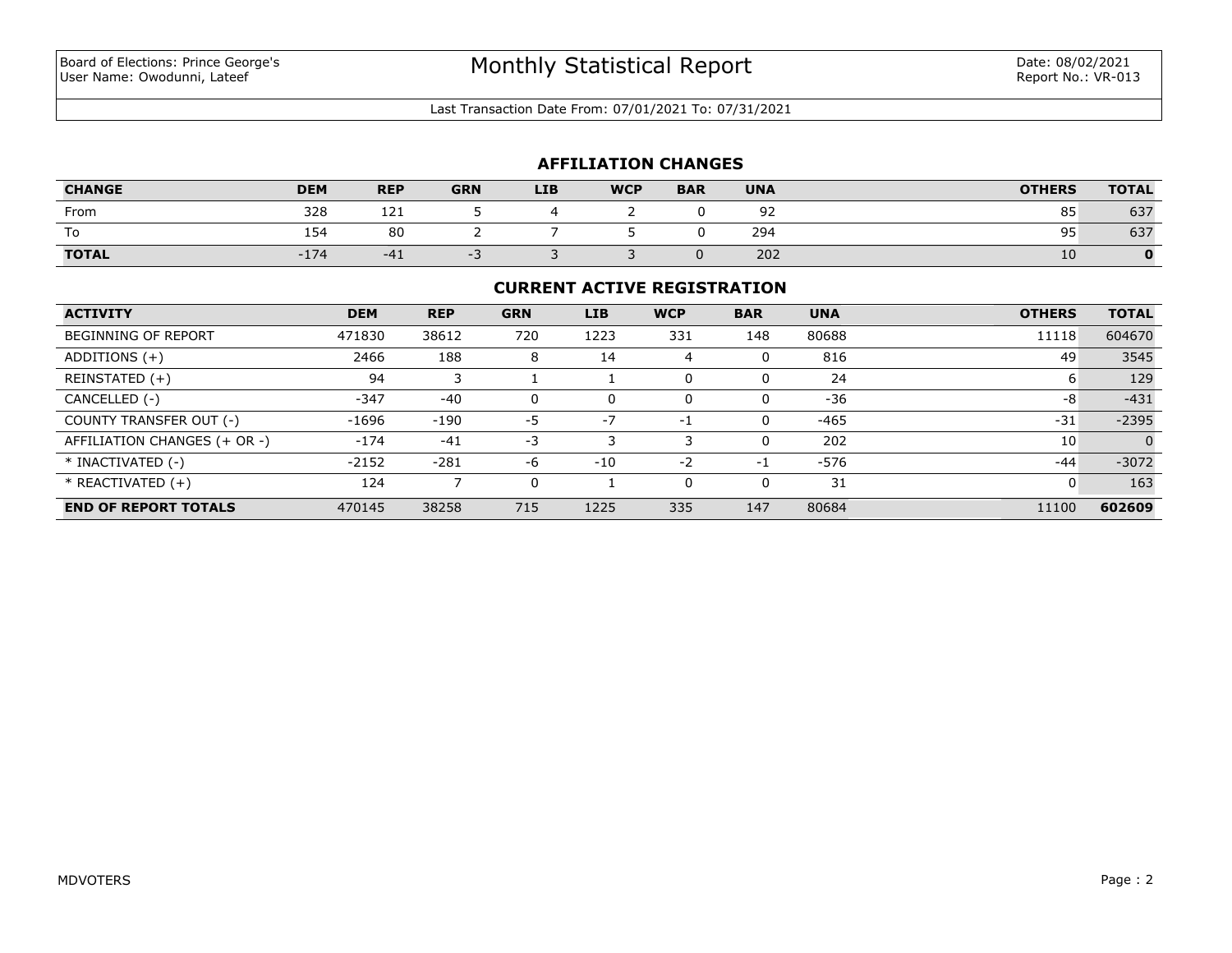#### Last Transaction Date From: 07/01/2021 To: 07/31/2021

## **INACTIVE REGISTRATION**

## **SUBTRACTIONS FROM COUNTY INACTIVE STATUS**

| <b>REASON</b>                    | <b>DEM</b> | <b>REP</b>     | <b>GRN</b>     | <b>LIB</b>   | <b>WCP</b>   | <b>BAR</b>   | <b>UNA</b> | <b>OTHERS</b> | <b>TOTAL</b>   |
|----------------------------------|------------|----------------|----------------|--------------|--------------|--------------|------------|---------------|----------------|
| <b>Confirmation Notice</b>       | 2          | 0              | 0              | 0            | 0            | 0            |            | 0             |                |
| Correction                       | 6          |                | 0              | 0            | 0            | 0            | 2          | 0             | 9              |
| Death Notice                     |            | 3              | 0              | 0            | 0            | 0            | 0          | 0             | $\overline{4}$ |
| Jury Notice                      | 20         | $\overline{2}$ | 0              | 0            | 0            | 0            | 3          | 0             | 25             |
| Motor Vehicle Administration     | 88         | 5              |                | 0            | 0            | 0            | 22         | 0             | 116            |
| Moved Out of State               | 65         | 5              | 0              | 0            | 0            | 0            | 13         | 0             | 83             |
| Not Eligible                     | 0          | 0              | 0              | $\mathbf 0$  | 0            | 0            |            | 0             |                |
| <b>State Designated Agencies</b> | 5.         | 0              | 0              | 0            | 0            | $\Omega$     |            | 0             | 6              |
| <b>USPS Sticker</b>              |            | 0              | 0              | 0            | 0            | $\Omega$     | 0          | 0             |                |
| Duplicate/Merged                 |            | $\Omega$       | 0              | $\Omega$     | 0            | $\Omega$     | 0          | 0             | 3              |
| County Transfer Out              | $-29$      | $-2$           | $-1$           | 0            | 0            | $\Omega$     | $-5$       | $\mathbf{0}$  | $-37$          |
| <b>TOTAL</b>                     | 220        | 18             | $\overline{2}$ | $\mathbf{0}$ | $\mathbf{0}$ | $\mathbf{0}$ | 48         | 0             | 288            |

## **CURRENT INACTIVE REGISTRATION**

| <b>ACTIVITY</b>              | <b>DEM</b> | <b>REP</b> | <b>GRN</b> | <b>LIB</b> | <b>WCP</b> | <b>BAR</b> | <b>UNA</b> | <b>OTHERS</b> | <b>TOTAL</b> |
|------------------------------|------------|------------|------------|------------|------------|------------|------------|---------------|--------------|
| <b>BEGINNING OF REPORT</b>   | 19428      | 2242       | 57         | 153        |            |            | 5013       | 422           | 27323        |
| $*$ INACTIVATED $(+)$        | 2152       | 281        |            | 10         |            |            | 576        | 44            | 3072         |
| *REACTIVATED (-)             | $-125$     | -8         | - 1        | 0          |            |            | $-29$      |               | $-163$       |
| COUNTY TRANSFER OUT (-)      | $-29$      | $-2$       | - 1        | 0          |            |            | -5         |               | $-37$        |
| AFFILIATION CHANGES (+ OR -) |            | 0          |            | 0          |            |            |            |               | $\Omega$     |
| CANCELLED FROM INACTIVE (-)  | -86        | -8         |            | 0          |            |            | $-16$      |               | $-110$       |
| PENDING FROM INACTIVE (-)    |            | 0          |            | 0          |            |            |            |               | $\Omega$     |
| <b>TOTAL INACTIVE</b>        | 21340      | 2505       | 61         | 163        |            |            | 5539       | 466           | 30085        |

# **ACTIVE AND INACTIVE REGISTRATION TOTAL REGISTRATION RECORDS**

| <b>ACTIVITY</b>            | <b>DEM</b> | <b>REP</b> | <b>GRN</b>               | LIB  | <b>WCP</b> | <b>BAR</b> | <b>UNA</b> | <b>OTHERS</b> | <b>TOTAL</b> |
|----------------------------|------------|------------|--------------------------|------|------------|------------|------------|---------------|--------------|
| <b>ACTIVE REGISTRATION</b> | 470145     | 38258      | <b>710</b><br><b>L</b> – | 1225 | 335        | $14^{-}$   | 80684      | 11100         | 602609       |
| INACTIVE REGISTRATION      | 21340      | 2505       | 61                       | 163  |            |            | 5539       | 466           | 30085        |